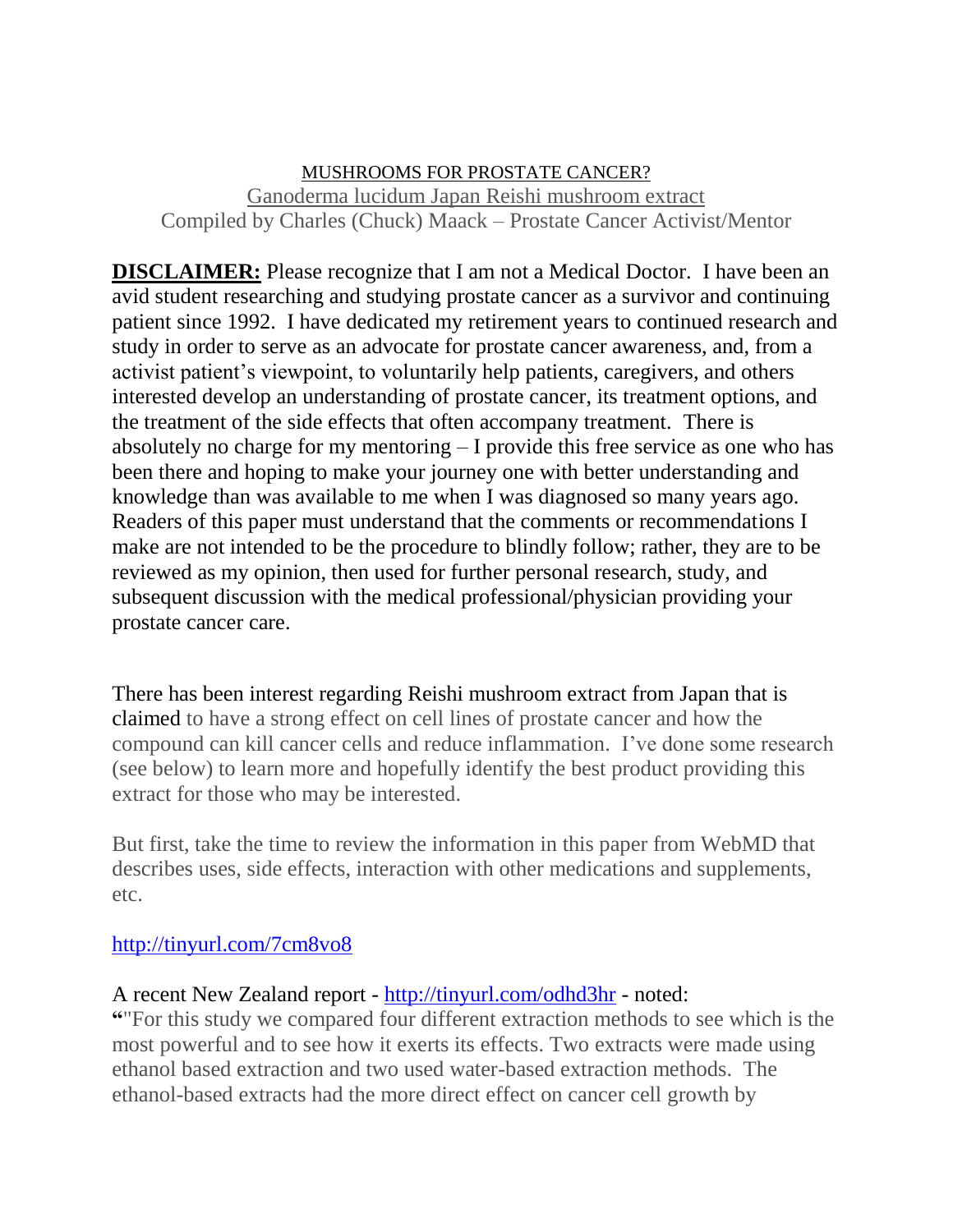inhibiting the cell cycle and were more powerful than water-based extracts. For the water-based extracts, the mechanism of action involved the immune and antiinflammatory pathways within the cell. The Ganoderma lucidium was shown to have a strong effect on limiting cell growth in the cancer cell lines and no negative effect on normal cell lines."

A lengthy U.S. study here<http://www.ncbi.nlm.nih.gov/books/NBK92757/> includes these words in its conclusion:

"*G. lucidum* is a well-known Asian herbal remedy with a long and impressive range of applications. Global consumption of *G. lucidum* is high, and a large, increasing series of patented and commercially available products that incorporate *G. lucidum* as an active ingredient are available as food supplements. These include extracts and isolated constituents in various formulations, which are marketed all over the world in the form of capsules, creams, hair tonics, and syrups. With its growing popularity, many studies on *G. lucidum* composition, cultivation, and reputed effects are being carried out, and there are data that support its positive health benefits, including anticancer effects; blood glucose regulation; antioxidant, antibacterial, and antiviral effects; and protection against liver and gastric injury. However, most studies have been performed on animals or in cell-culture models. Human experimental studies have often been small, and the results are not always supportive of the in vitro findings. Now, the great wealth of chemical data and anecdotal evidence on the effects of *G. lucidum* needs to be complemented by reliable experimental and clinical data from well-designed human trials in order to clearly establish if the reported health-related effects are valid and significant. Many challenges are encountered due to a range of factors from dosage to production quality. Strategies for enhancing quality control procedures to define and standardize *G. lucidum* preparations are needed to determine mechanisms of action and to help characterize the active component(s) of this putative medicinal mushroom."

## Consideration:

Ganoderma lucidum Japan Reishi mushroom extract

Likely the best – but also most expensive at \$116.00 per month if taking 2 tablets daily – Reishi mushroom extract "Mikei Red Reishi Essence EX" from Japan can be found at this website:

<https://www.ke321.com/health/43-mikei-red-reishi-essence-ex.html>